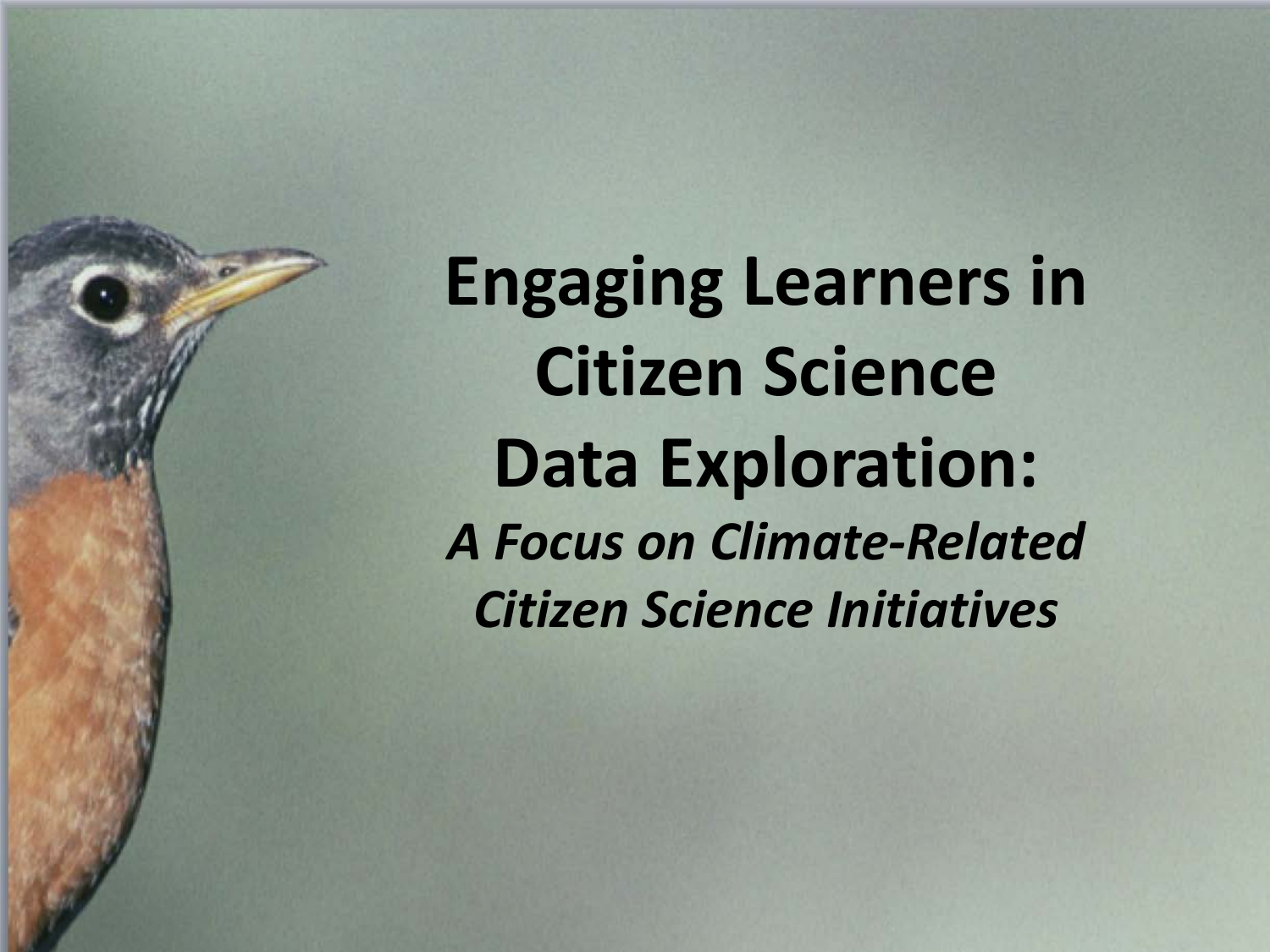### **Team Reflection**

With your team, discuss: *What did you learn from the citizen science data collection experience?* 



• Consider this question from the perspective of yourself as a learner and as a teacher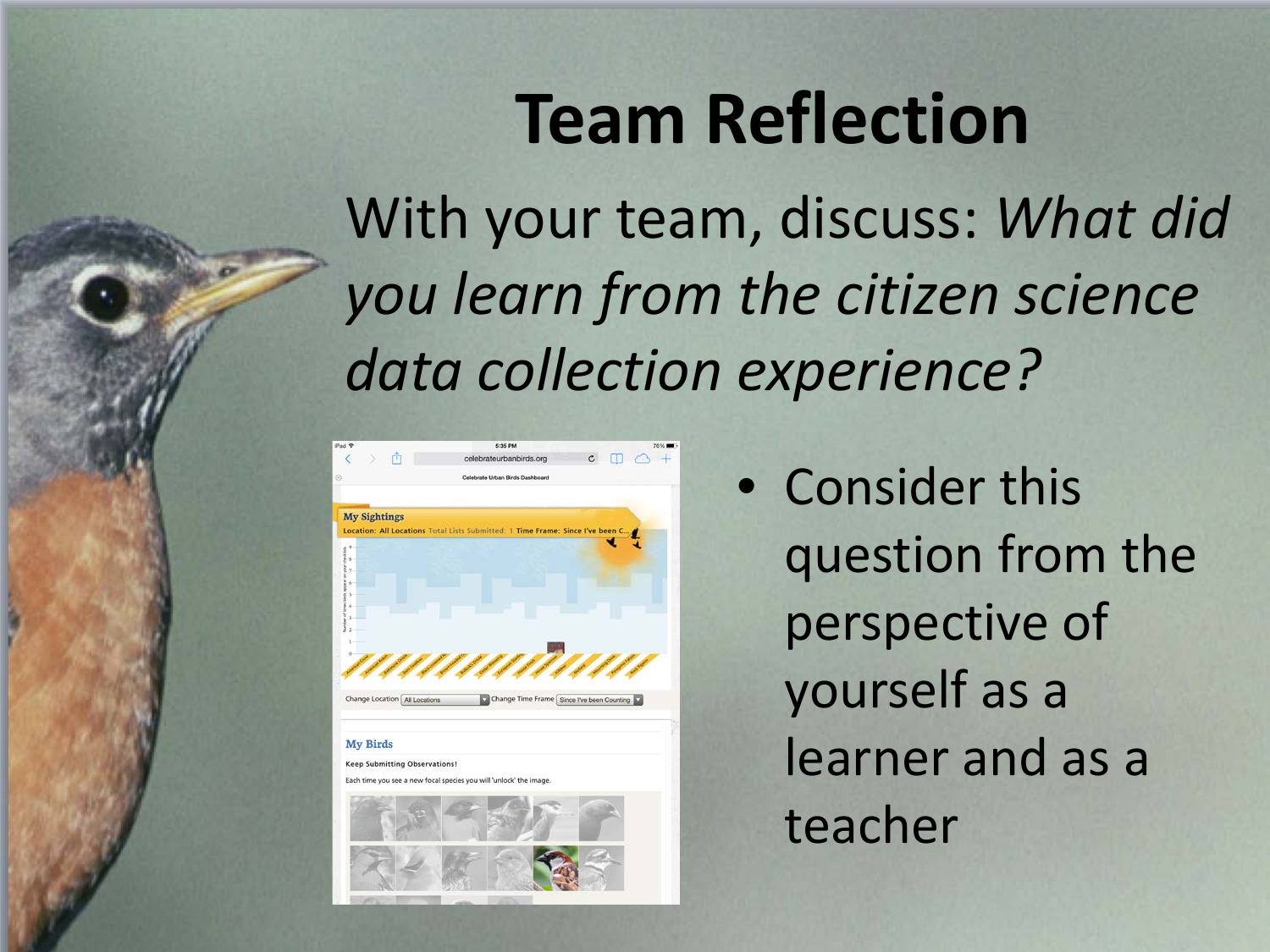### **What happens to the data?**



Video:<http://pbskids.org/scigirls/videos/nature-nurture> (select: CUBs website and what happens to the data)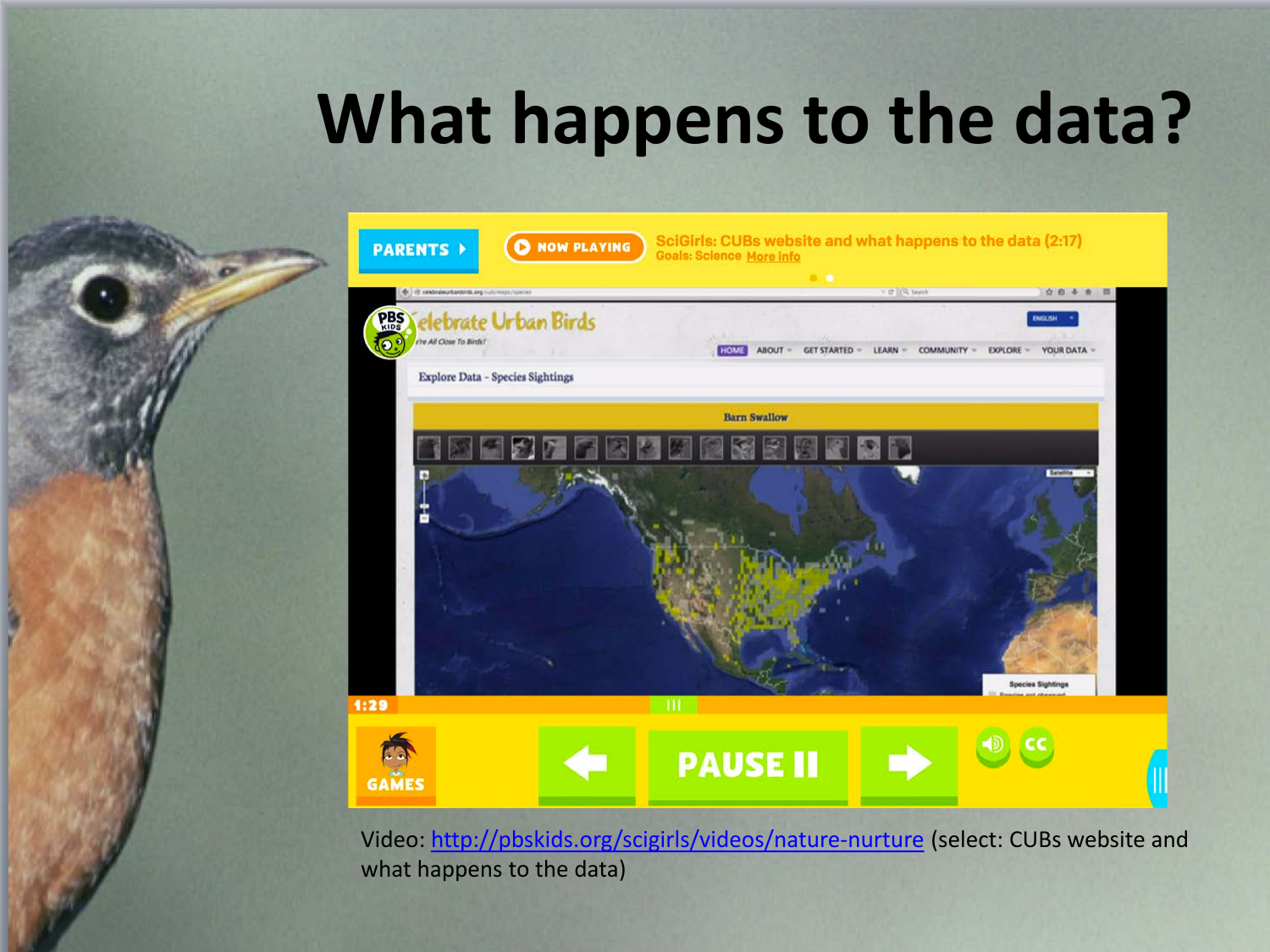# **Exploring the larger dataset**

• Go to the *Celebrate Urban Birds* data dashboard (on iPad or on your laptop)

Our key question: *What stories are the data telling?*

#### **Check Out Observations**



View Data<br>See sightings by all participants



See all sightings on an interactive map

 $\gg$ 



Participant Sites See all participant bird watching areas



Get the Kit! **Obtain the Celebrate Urban Rirds kit1**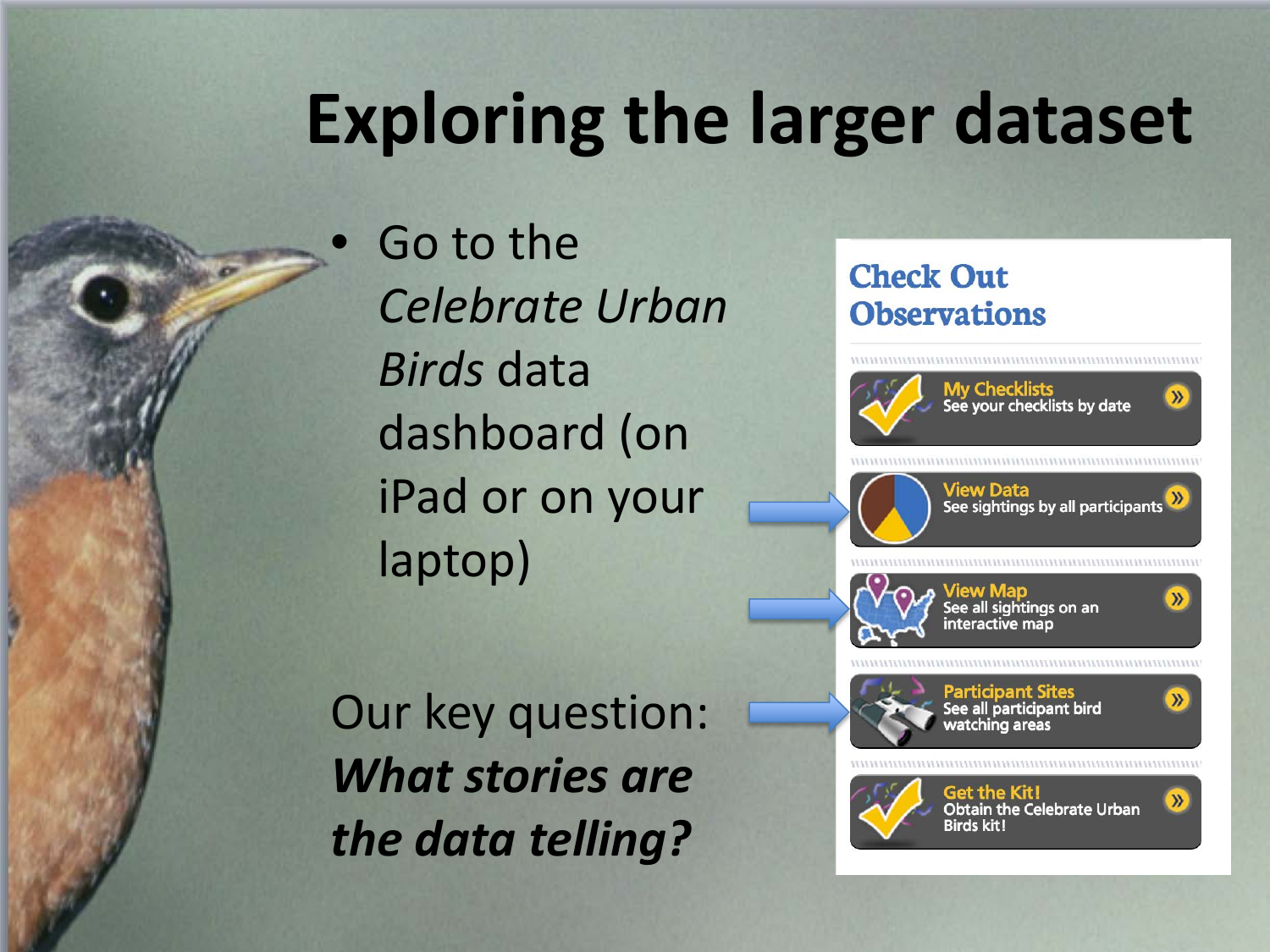# **What stories are the data telling about real-world science topics?**

#### **Examining changes over time:**

• *A climate change example:* According to National Audubon Society's *Birds and Climate Change* report (2014), citizen science data suggest there have already been changes in the ranges, migratory patterns, and abundance of bird species that correlate with changes in climate conditions. This can help scientists predict how such trends may continue in the future.

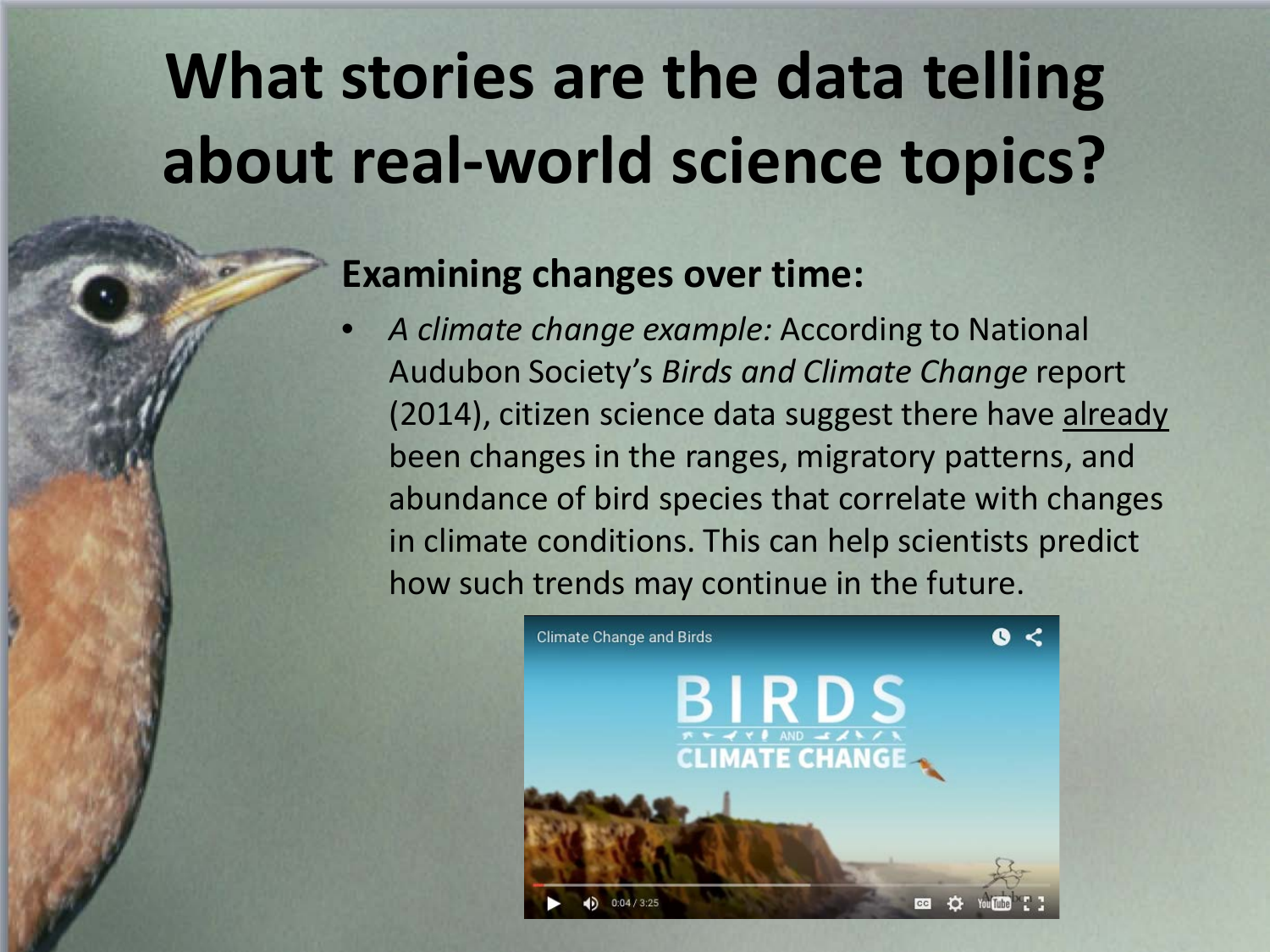# **What stories are the data telling about real-world science topics?**

#### **Examining changes over geographic space**

• *Example:* Based on citizen science data collected over a broad geographic area, scientists can create models that predict where species' ranges may shift in the future given changes already being observed



<http://climate.audubon.org/birds/balori/baltimore-oriole>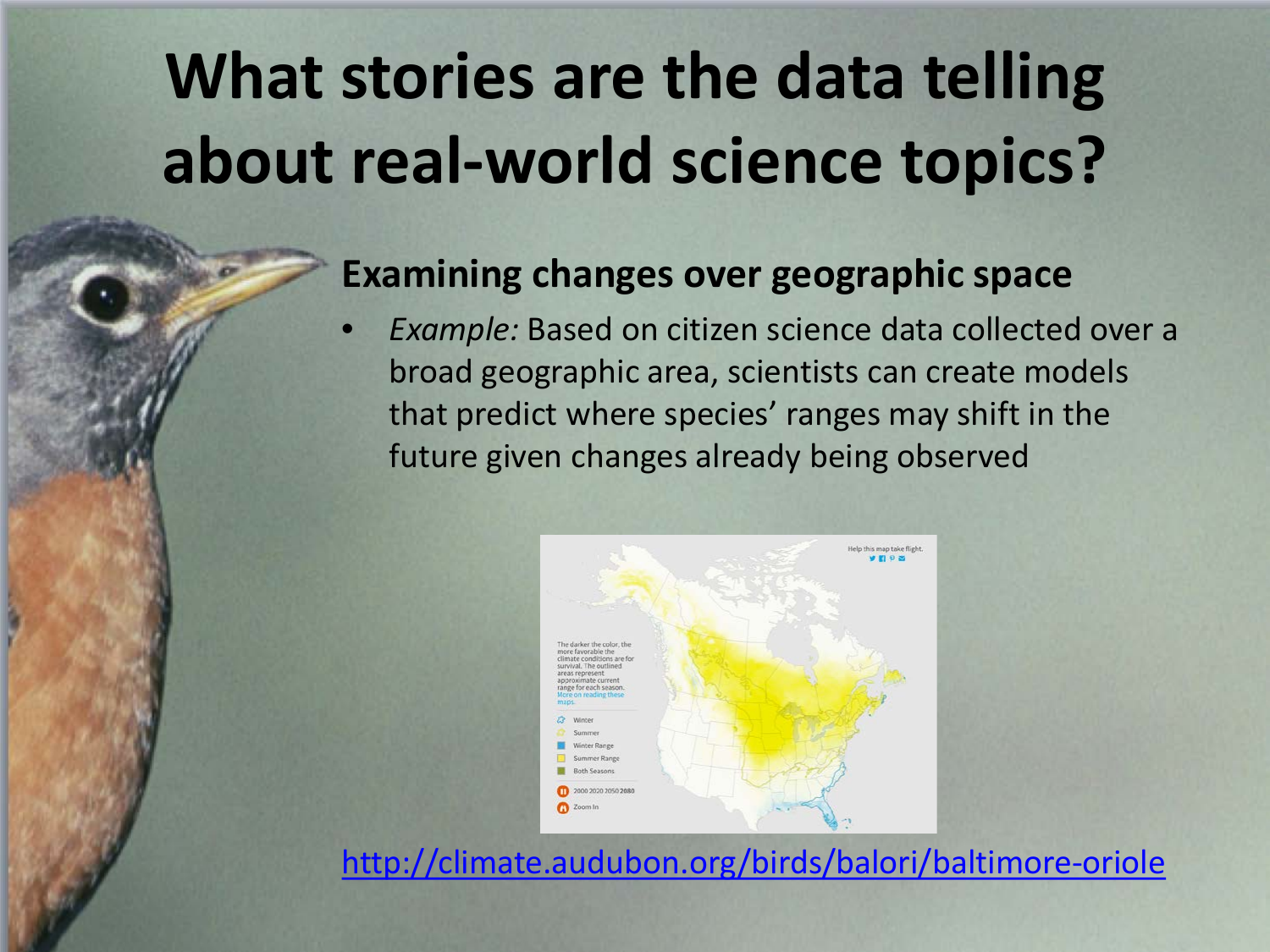**How could citizen science help you engage your students with data related to the topics in your science curriculum?**

#### **Your task:**

• On your own or with a partner who teaches at your grade level, take a guided tour (posted online) of a citizen science project that connects with a science topic taught at your grade level. You will have ~15 minutes.